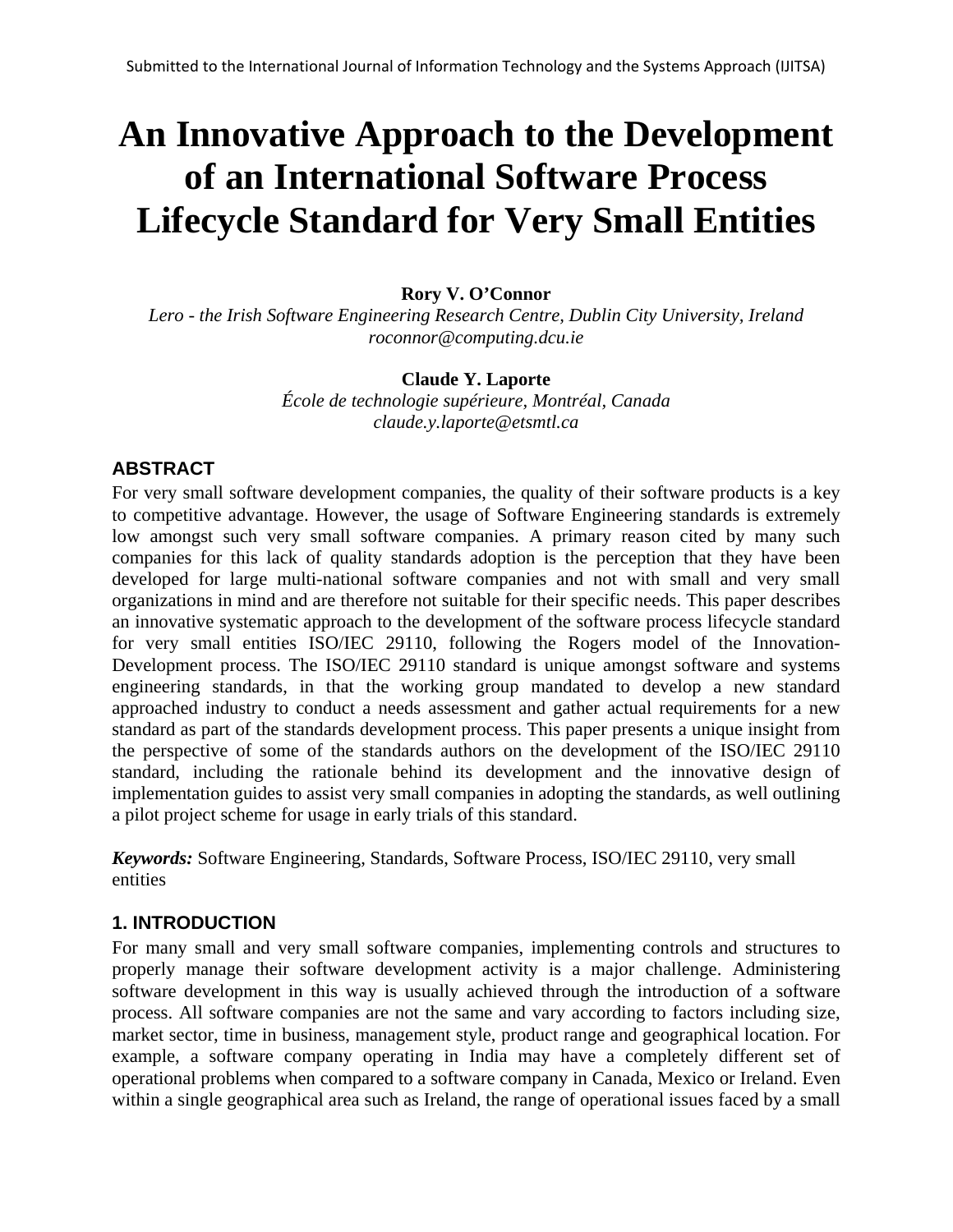local Irish-owned firm can be radically different to those affecting a multinational subsidiary. The fact that all companies are not the same raises important questions for those who develop software process and process improvement models. To be widely adopted by the software industry, any process or process improvement model should be capable of handling the differences in the operational contexts of the companies making up that industry. But process improvement models, though highly publicized and marketed, are far from being extensively deployed and their influence in the software industry therefore remains more at a theoretical than practical level (Coleman & O'Connor, 2008).

In a time when software quality is a key to competitive advantage, the use of ISO/IEC systems and software engineering standards remains limited to a few of the most popular ones. Research shows that small and very small companies can find it difficult to relate ISO/IEC standards to their business needs and to justify the application of the standards to their business practices (Laporte et al, 2008) (O'Connor & Coleman, 2009). Most of these companies don't have the expertise or can't afford the resources - in number of employees, cost, and time - or see a net benefit in establishing software life-cycle processes. There is sometimes a disconnect between the short-term vision of the company, looking at what will keep it in business for another six months or so, and the long-term or mid-term benefits of gradually improving the ways the company can manage its software development and maintenance. A primary reason cited by many small software companies for this lack of adoption of software engineering standards, is the perception that they have been developed for large software companies and not with the small organization in mind (Coleman & O'Connor 2008). To date the industrial reality is that Very Small Entities (VSEs) have limited ways to be recognized, by large organizations, as enterprises that produce quality software systems within budget and calendar in their domain and may therefore be cut off from some economic activities.

Accordingly there is a need to help such organizations understand and use the concepts, processes and practices proposed in the ISO/IEC JTC1/SC7's international software engineering standards. The recently published ISO/IEC 29110 standard "Lifecycle profiles for Very Small Entities" (ISO, 2011a) is aimed at addressing the issues identified above and addresses the specific needs of VSEs.

The purpose of this paper is to chart the design and development of this new ISO/IEC standard by harnessing the expressive power of the 6-stage model of the innovation-development process model, developed by Rogers (Rogers 2003). In addition it presents a unique insight from the perspective of two of the standards authors, as well as the initial results of some early pilot trials of ISO/IEC 29110.

The structure of this paper is as follows: Section 2 introduces background concepts and definitions such as the concept of Very Small Entities, Standards and their usage in small companies. Section 3 provides a high level summary of the approach used in this paper and a detailed description of the application of this approach and its outcomes. Section 4 will discuss the impact of this work, its limitations and planned future work.

#### **2. BACKGROUND CONTEXT**

#### **2.1 Very Small Entities**

The definition of "Small" and "Very Small" Entities is challengingly ambiguous, as there is no commonly accepted definition of the terms. For example, the participants of the 1995 Capability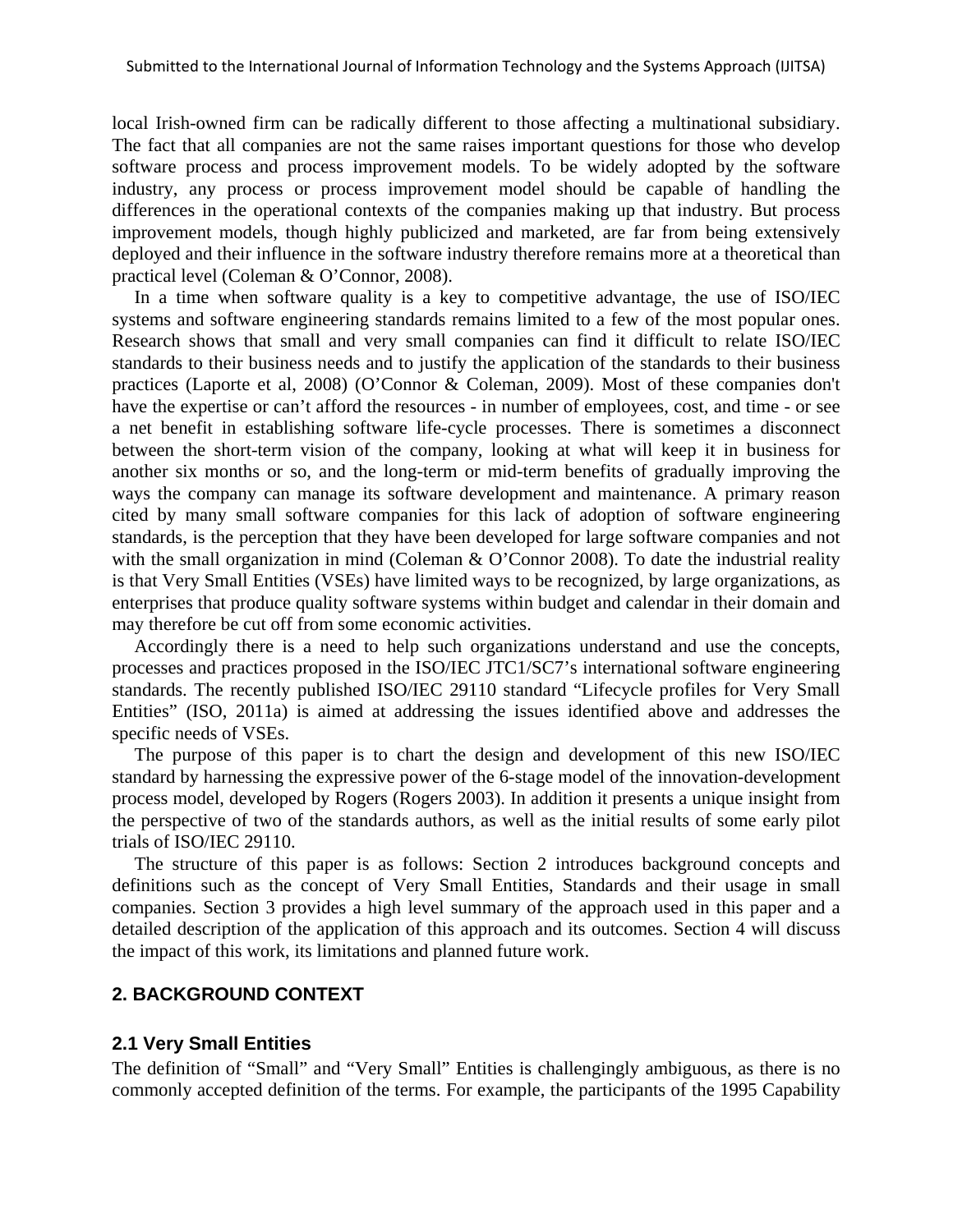Maturity Model (CMM) tailoring workshop (Ginsberg & Quinn, 1995) could not even agree on what "small" really meant. Subsequently in 1998 SEPG conference panel on the CMM and small projects (Hadden, 1998), small was defined as "*3-4 months in duration with 5 or fewer staff*". Johnson & Brodman (1998) define a small organization as "fewer than 50 software developers and a small project as fewer than 20 software developers". Another definition for VSE introduced by Laporte et al. (2006a) as "*any IT services, organizations and projects with between 1 and 25 employees*".

 To take a legalistic perspective the European Commission (2005) defines three levels of Small to Medium-sized Enterprise (SME) as being: Small to medium - "*employ fewer than 250 persons and which have an annual turnover not exceeding 50 million Euro, and/or an annual balance sheet total not exceeding 43 million Euro*"; Small - "*which employ fewer than 50 persons, and whose annual turnover or annual balance sheet total does not exceed 10 million Euro" and Micro - "which employ fewer than 10 persons and whose annual turnover and/or annual balance sheet total does not exceed EUR 2 million*".

 To better understand the dichotomy between the definitions above it is necessary to examine the size of software companies operating in the market today. According to the Organization for Economic Co-operation and Development (OECD) SME and Entrepreneurship Outlook report (2005), "SMEs constitute the dominant form of business organization in all countries worldwide, accounting for over 95% and up to 99% of the business population depending on country"'. In Europe, for instance, 85% of the Information Technology (IT) sector's companies have 1 to 10 employees. In the context of indigenous Irish software firms 1.9% (10 companies), out of a total of 630 employed more than 100 people whilst 61% of the total employed 10 or fewer, with the average size of indigenous Irish software firms being about 16 employees (Coleman & O'Connor, 2008). In Canada, the Montreal area was surveyed. It was found that 78% of software development enterprises have less than 25 employees and 50% have fewer than 10 employees (Laporte et al., 2006b). In Brazil, small IT companies (companies with less than 50 employees) represent about 70% of the total number of companies (Anacleto et al., 2004).

 Therefore based on the above discussions and the debate within the ISO community, for the purposes of this paper we are adopting the definition for VSE introduced in Laporte et al. (2006b) as "*any enterprise, organization, department and project having up to 25 people*". Furthermore, this is the definition agreed to by the various national representatives of the working group 24 of ISO/IEC JTC1 SC7.

 The unique characteristics of small enterprises as well as the uniqueness of their needs make their style of business different (Mtigwe, 2005). Some of the unique differences between small and large enterprises behavior are given in Table 1. Software VSEs are subject to a number of distinctive and intrinsic characteristics that make them different from their larger counterparts, therefore affecting the content, the nature and the extent of the activities. We partition our discussion of VSE characteristics below based on four main categories: financial constraints, typical customer profile, the focus of internal business processes and the constraints on learning and growth (Basri & O'Connor, 2011).

 VSEs are economically vulnerable as they are driven by cash flow and depend on project profits, so they need to perform the projects within budget. They tend to have low budgets which have many impacts, such as: Lack of funds to perform corrective post delivery maintenance; Few resources allocated for training; Little or no budget to perform quality assurance activities; No budget for software reuse processes; Low budget to identify, plan and mitigate risks; and Limited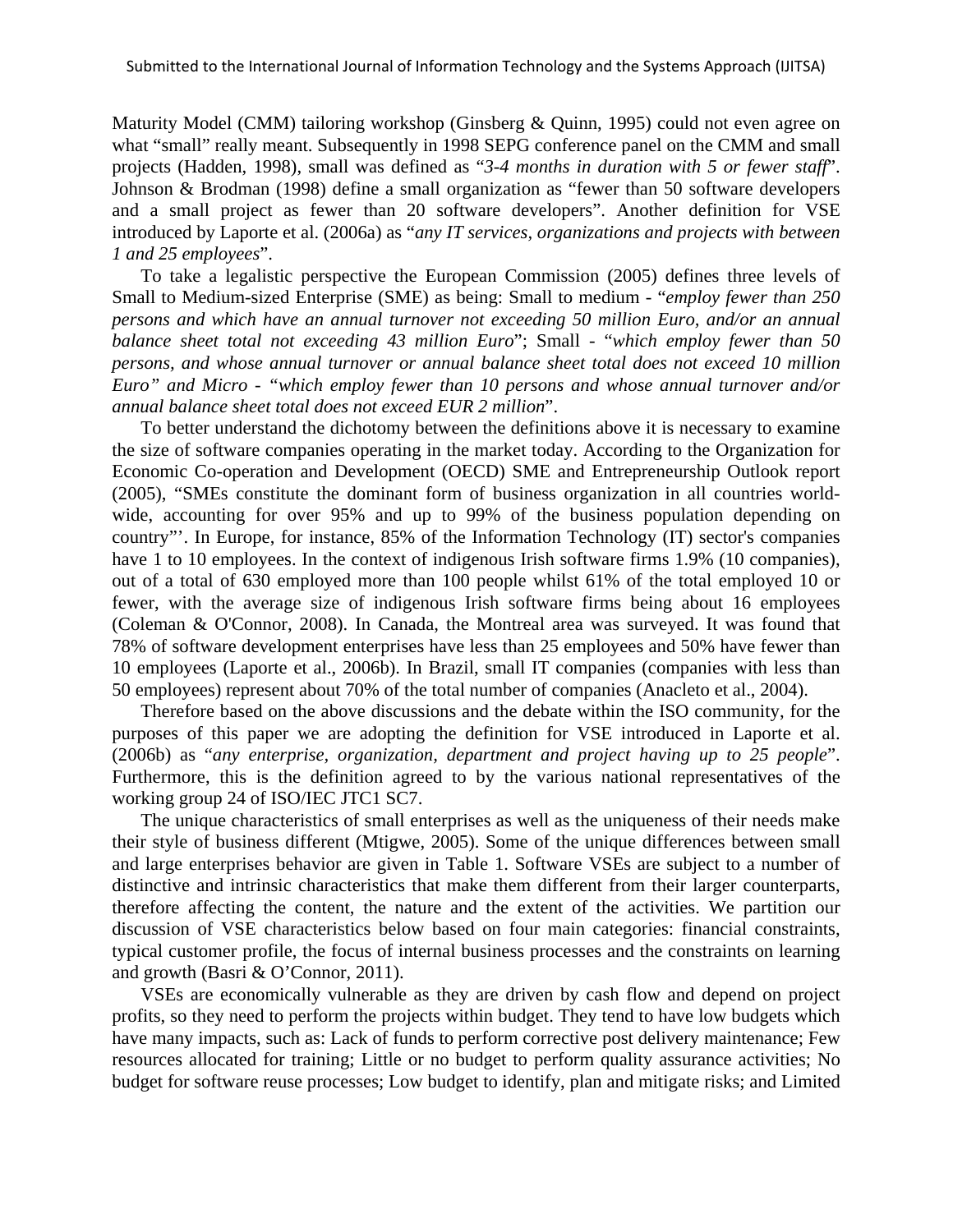budget to perform Process Improvement and /or obtain a certification/assessment of their processes.

| Characteristic                                | <b>Small enterprise</b>  | Large enterprise                   |
|-----------------------------------------------|--------------------------|------------------------------------|
| Planning orientation                          | Unstructured/operational | Structured/strategic               |
| Flexibility                                   | High                     | Structured/strategic               |
| Risk orientation                              | High                     | Medium                             |
| Managerial process                            | Informal                 | Low                                |
| Learning and knowledge absorption<br>capacity | Limited                  | High                               |
| Impact of negative market effects             | More profound            | More manageable                    |
| Competitive advantage                         | Human capital centered   | Organizational capital<br>centered |

*Table 1. Characteristic differences between small and large enterprises (from Mtigwe, 2005)* 

 Typically the VSEs product has a single customer at a time, where the customer is in charge of the management of the system; the software integration, installation and operation. It is not a current practice for the customer to define quantitative quality requirements and for customer satisfaction to depend on the fulfillment of specific requirements that may change during the project. A close relationship between all involved project members including the customer shows that software development in small and very small companies is strongly human oriented and communication between them is important. For example, in contrast to small companies, very small companies often do not have regularly formal project meetings (O'Connor et al, 2010).

 The internal business process of VSEs is usually focused on developing custom software systems, where the software product is elaborated progressively and incrementally, and typically software projects are independent of one another. Usually most management processes (such as human resource and infrastructure management) are performed through informal mechanisms, with the majority of communication, decision making and problem resolution being performed face to face.

 The learning and growth characteristics of VSE are characterized by a lack of knowledge (or acceptance) of software process assessment and improvement and a lack of human resources to engage in standardization.

#### **2.2 Standards: Benefits and Drawbacks**

There are multiple approaches to organizing the software development process and multiple factors influencing the software development process (Clarke  $\&$  O'Connor, 2012). Quality orientated process approaches and standards are maturing and gaining acceptance in many organizations. Standards emphasize communication and shared understanding more than anything. Examples are: any documentation is consistent and what is needed to meet the needs of the organization; all users understand the same meaning of words used - if one person says, 'Testing is completed 'all affected bodies understand what those words mean. This kind of understanding is not only important in a global development environment; even a small group working in the same office might have difficulties in communication and understanding of issues shared by all. Standards can help in these and other areas to make the business more profitable because less time is spent on non-productive work.

 There are many potential benefits of using standards. From a VSE perspective, the benefits that certification can provide include: increased competitiveness, greater customer confidence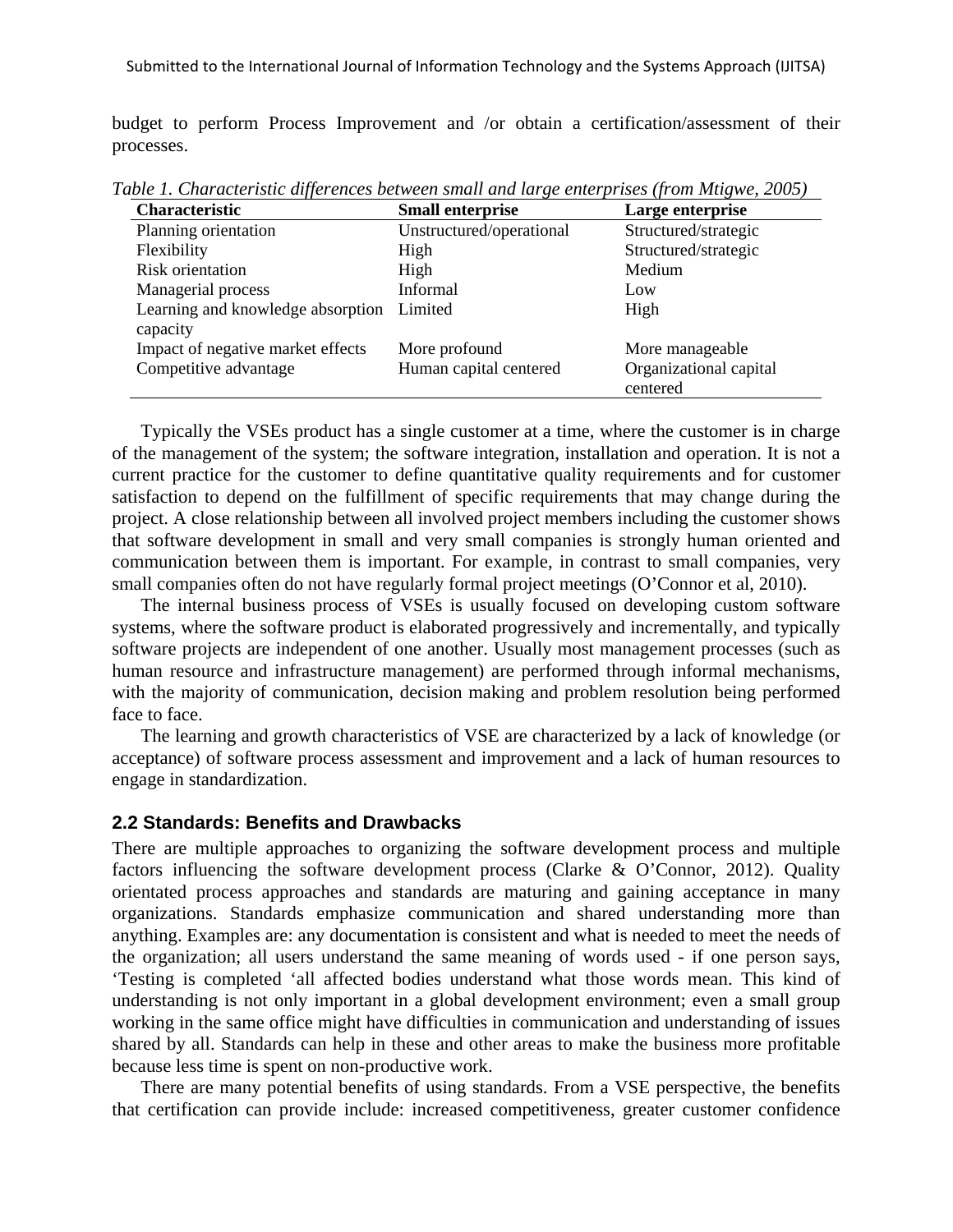and satisfaction, greater software product quality, increased sponsorship for process improvement, decreased development risk, facilitation of marketing and higher potential to export. While good internal software management might help meet the first five claims; the last two can only be the benefits of using widely recognized standards.

 Although commercial Software Process Improvement (SPI) models (such as Capability Maturity Model Integration for Development, CMMI-DEV) (SEI, 2010) have been highly publicized and marketed, they are not being widely adopted and their influence in the software industry therefore remains more at a theoretical than practical level (Coleman and O'Connor, 2006) (O'Connor and Coleman, 2009). In the case of CMMI, evidence for this lack of adoption can be seen by examining the SEI (Software Engineering Institute) CMMI data for the three-year period March 2008 to March 2011 (CMMI, 2011), which shows that worldwide during that period less than 3,500 individual appraisals were reported, which includes many divisions of the same company. It is clear that this represents a very small proportion of the world's software companies and company in-house developers. In addition, there is evidence that the majority of small and very small software organizations are not adopting standards such as CMMI. For example, an Australian study (Staples et al, 2007) found that small organizations considered that adopting CMMI "*would be infeasible*".

 Further investigation of the SEI CMMI appraisal data reveals that in the case of Ireland – a country whose indigenous software industry is primarily made of small to medium sized organizations (SME) - fewer than 10 CMMI appraisals were conducted during the ten-year period 2001 - 2011, from a population of more than 900 software companies. Therefore it is also clear that the Irish software industry is largely ignoring the most highly publicized SPI models. In the case of CMMI (and its predecessor Software CMM), Staples and Niazi (2006) discovered, after systematically reviewing 600 papers, that there has been little published evidence about those organizations who have decided not to adopt CMMI.

 Though it is not new to claim that SPI has an associated cost, many companies are deterred from investigating SPI models because of a perceived cost. Managers' perceptions are that SPI means increased documentation and bureaucracy (O'Connor et al, 2010). Such a perception is widespread and is seen as a 'feature' of standards such as CMMI. Whether or not this is true is a debatable point. The fact that managers associate CMMI with increased overhead means that most small companies do not see the model as being a viable solution or even worthy of investigation.

 There is evidence (Laporte et al, 2008) (Coleman & O'Connor 2008) (O'Connor & Coleman, 2009) that the majority of small and very small software organizations are not adopting existing standards / proven best practice models because they perceive the standards as being developed by large organizations and orientated towards large organizations, thus provoking the debate in terms of number of employees, size does actually matter. Studies have shown that small firms' negative perceptions of process model standards are primarily driven by negative views of cost, documentation and bureaucracy. In addition, it has been reported that SMEs find it difficult to relate standards to their business needs and to justify the application of the international standards in their operations. Most SMEs cannot afford the resources for, or see a net benefit in, establishing software processes as defined by current standards (e.g. ISO/IEC 12207) and maturity models (e.g. CMMI for Development).

#### **2.3 VSE and Standards Usage**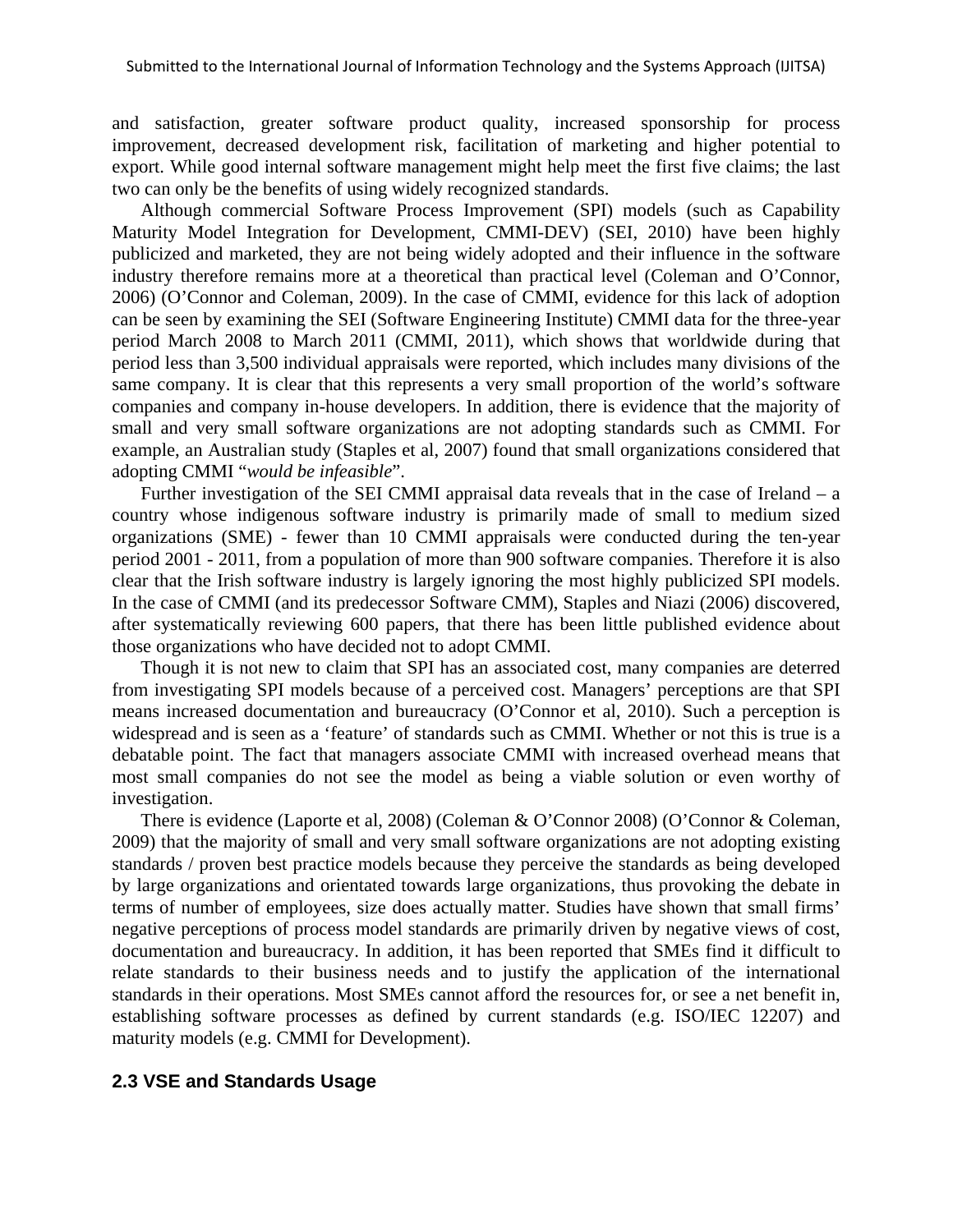In a time when software quality is a key to competitive advantage, the use of ISO/IEC systems and software engineering standards by VSEs remains limited to a few of the most popular ones, such as ISO 9000. Research shows that VSEs can find it difficult to relate ISO/IEC standards to their business needs and to justify the application of the standards to their business practices. Most of these VSEs can't afford the resources - in number of employees, expertise, cost, and time - or see a net benefit in establishing software life-cycle processes. There is sometimes a disconnect between the short-term vision of the organization, looking at what will keep it in business for another six months or so, and the long-term benefits of gradually improving the ways the company can manage its software development and maintenance. A primary reason cited by many small software organizations for this lack of adoption of such ISO standards, is the perception that they have been developed by and for large multi-national software companies and not with the small organization in mind (Ahern et al, 2004). Subsequently, VSEs have no or very limited ways to be recognized as enterprises that produce quality software systems in their domain and may therefore be cut off from some economic activities.

 Small software organizations, in the first instance, focus mostly on survival. This, in part, explains the success of agile methodologies whose 'light', non-bureaucratic techniques support companies in survival mode attempting to establish good, fundamental software development practices. Though CMMI is firmly anchored in the belief that better processes means better products, many small Irish software product companies are merely concerned about getting a product released to the market as quickly as possible. Development models, such as those within the agile approach, rather than CMMI or ISO 9000, are perceived as supporting this objective. This clearly poses questions for CMMI and ISO 9000 researchers. However, if SPI models are to be more widely deployed by early stage (start-ups) companies, existing models may have to be broadened to take account of the necessity for these companies to meet their development targets and 'walk before they can run' (Basri & O'Connor, 2010),

## **2.4 International Organization for Standardization**

The mandate of the International Organization for Standardization (ISO) Sub-Committee 7 (SC7) is to develop, maintain, promote and facilitate IT standards required by global markets to meet business and user requirements concerning Software and Systems Engineering. A description of SC7 and of the development of ISO/IEC JTC1/SC7 standards is presented in (Coallier, 2003).

 In 2005, a new ISO/IEC JCT1/SC7 Working Group (WG 24) was established with a mandate to investigate the need for and propose software life cycle profiles and guidelines for use in very small entities. In 2011, a first set of documents, titled ISO/IEC 29110, targeted at VSEs involved in the development or maintenance of software has been published by ISO (ISO, 2011).

 It should be noted that the authors of this paper are all key members of the ISO/IEC JTC1/SC7 WG24 standards development group and are also editors of various parts of the ISO/IEC 29110 standard. As such they have a unique insight into the development of a new standard and a direct influence on its development. In addition the papers authors are author/editors of the Deployment Packages and Implementation Guides, which will be described later in this paper. Accordingly the authors are in a position to provide a unique insight into the design, development and initial deployment of this innovative standard.

## **3. INNOVATION-DEVELOPMENT PROCESS APPROACH**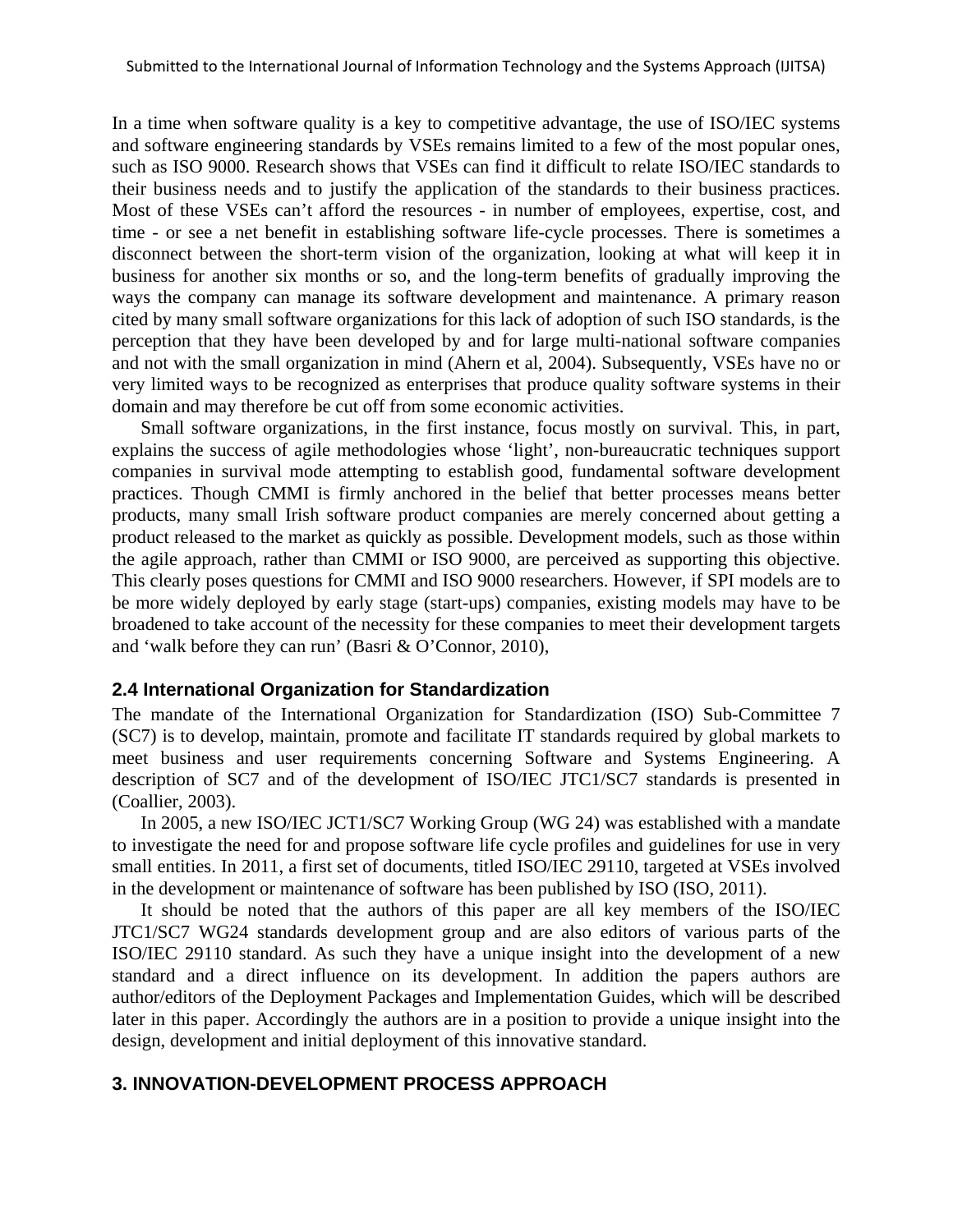This section provides an explanation of the approach taken to the design, development and implementation of ISO/IEC 29110 from a research perspective. To illustrate the development of the standards we have adopted the 6-stage model of the innovation-development process model, developed by Rogers (Rogers 2003), as illustrated in Figure 1. Rogers defines the innovationdevelopment process as follows: all the decisions, activities, and their impacts that occur from recognition of a need or problem, through research, development, and commercialization of an innovation through diffusion and adoption of the innovation by users, to its consequences.

*Figure 1. Stages of the Innovation-Development Process (adapted from Rogers 2003)* 



Here we will briefly outline the 6 stages of Rogers model and outline the key actions required by ISO/IEC 29110 standard developers to utilize this model for the design and development of a new standard (Laporte 2009):

- *Stage 1 The Recognition of Needs and Problems* is primarily concerned with the awareness of a problem. In this paper we outline the lack of awareness and acceptance of existing standards by small and very small software companies and justify the need for a new approach to the development of process standards aimed specifically at very small companies.
- In *Stage 2 Basic and Applied Research* we describe both the design and results of an international survey of very small software companies, leading to an enhanced understanding of the actual needs of very small software companies from a process standard.
- In *Stage 3 Development*  we describe the combination of the traditional approach to the development of a new standard with a novel approach to support the implementation, i.e. the development of a set of Deployment Packages.
- In *Stage 4 Commercialization* we depart from the traditional Rogers model by examining the route to the formal publication and of a new international standard and the dissemination exercise aimed at those businesses wishing to put in place a portfolio of software development management practices.
- In *Stage 5 Diffusion and Adoption* we describe a series of mini-research pilot projects with very small software companies as a means to accelerate the adoption and utilization of ISO/IEC 29110.
- Finally in *Stage 6 Consequences of an Innovation* we present the potential positive and negative consequences of the publication of standards, the novel approach taken and the results to date of the research pilot projects.

 The main body of this paper (section 3) is structured according to the 6 stages above. However, prior to that discussion it is necessary to clearly define the target audience for this standard, namely Very Small Entities (VSEs).

 In the remainder of this section, we describe the design, development and implementation of a new standard according to the six stages of the Rogers model of Innovation-Development Process.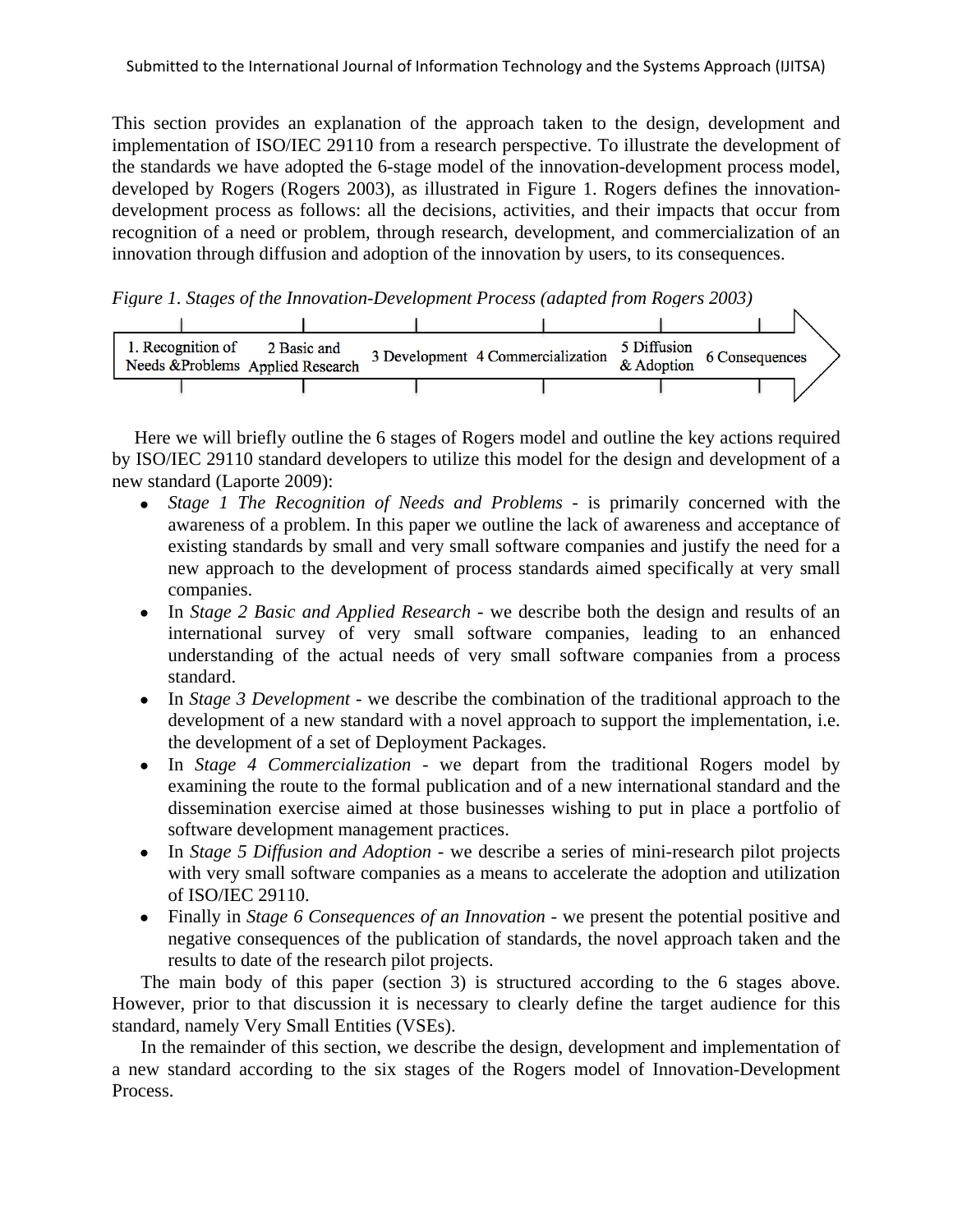#### **3.1 Stage 1 - The Recognition of Needs and Problems**

The ISO/IEC 29110 standard is unique amongst software and systems engineering standards, in that the working group mandated to develop a new standard approached industry to conduct a needs assessment and gather actual requirements for a new standard.

 The origins of the ISO/IEC 29110 project date back to a 2004 meeting of the ISO subcommittee (SC7) mandated to develop international Software Engineering standards, where there was a general recognition of the adoption issues presented by SC7 standards for small and very small companies. This lead directly to the subsequent formation of a working group (ISO/IEC JCT1/SC7 WG24) whose brief was to develop a software process lifecycle standard specific to meet the needs of VSEs whilst remaining compatible with existing ISO/IEC standards to allow a path for VSEs future growth and standards adoption (Laporte et al. 2008).

 Commercial SPI models have not been widely adopted by small and very small companies and their influence in the software industry therefore remains more at a theoretical than practical level. There is now a substantial body of research evidence (Laporte et al, 2008) (Coleman & O'Connor, 2008) that the majority of small software organizations are not adopting existing standards because they perceive the standards as being orientated towards large organizations. Studies have shown that small firms' negative perceptions of process model standards are primarily driven by negative views of cost, documentation and bureaucracy. In addition, it has been reported that SMEs find it difficult to relate standards to their business needs and to justify the application of the international standards in their operations.

 However quality-orientated process approaches and standards are maturing and gaining acceptance in many companies (O'Connor & Laporte, 2011a) and there is a clear benefit even to VSEs in the usage of standards. Amongst other positive effects, standards emphasize communication and shared understanding more than anything. Examples are: any documentation is consistent and what is needed to meet the needs of the organization; all users understand the same meaning of words used - if one person says, 'Testing is completed!', all affected bodies understand what those words mean. This kind of understanding is not only important in a global development environment; even a small group working in the same office might have difficulties in communication and understanding of issues shared by all. Standards can help in these and other areas to make the business more profitable because less time is spent on non-productive work.

#### **3.2 Stage 2 - Basic and Applied Research**

In order to ascertain an enhanced understanding of the utilization of ISO/SC7 standards and to collect data to identify problems and potential solutions specific to VSEs, a survey of VSEs was designed to validate some of the groups initial working goals and better understand VSE attitudes to and requirements of standards. A survey questionnaire was developed and translated into 9 languages: English, French, German, Korean, Portuguese, Thai, Turkish, Russian and Spanish. The survey is made up of 20 questions structured in 5 parts: General information, Information about standards utilization in VSEs, Information about implementation and assessment problems in VSEs, Information about VSE needs and Information about justification for compliance to standard(s).

 Over 400 responses were collected from 29 countries. The detailed major findings are documented in (Laporte et al, 2008), however some salient points are discussed here. An interesting finding of the survey is the difference in the percentage of certified companies with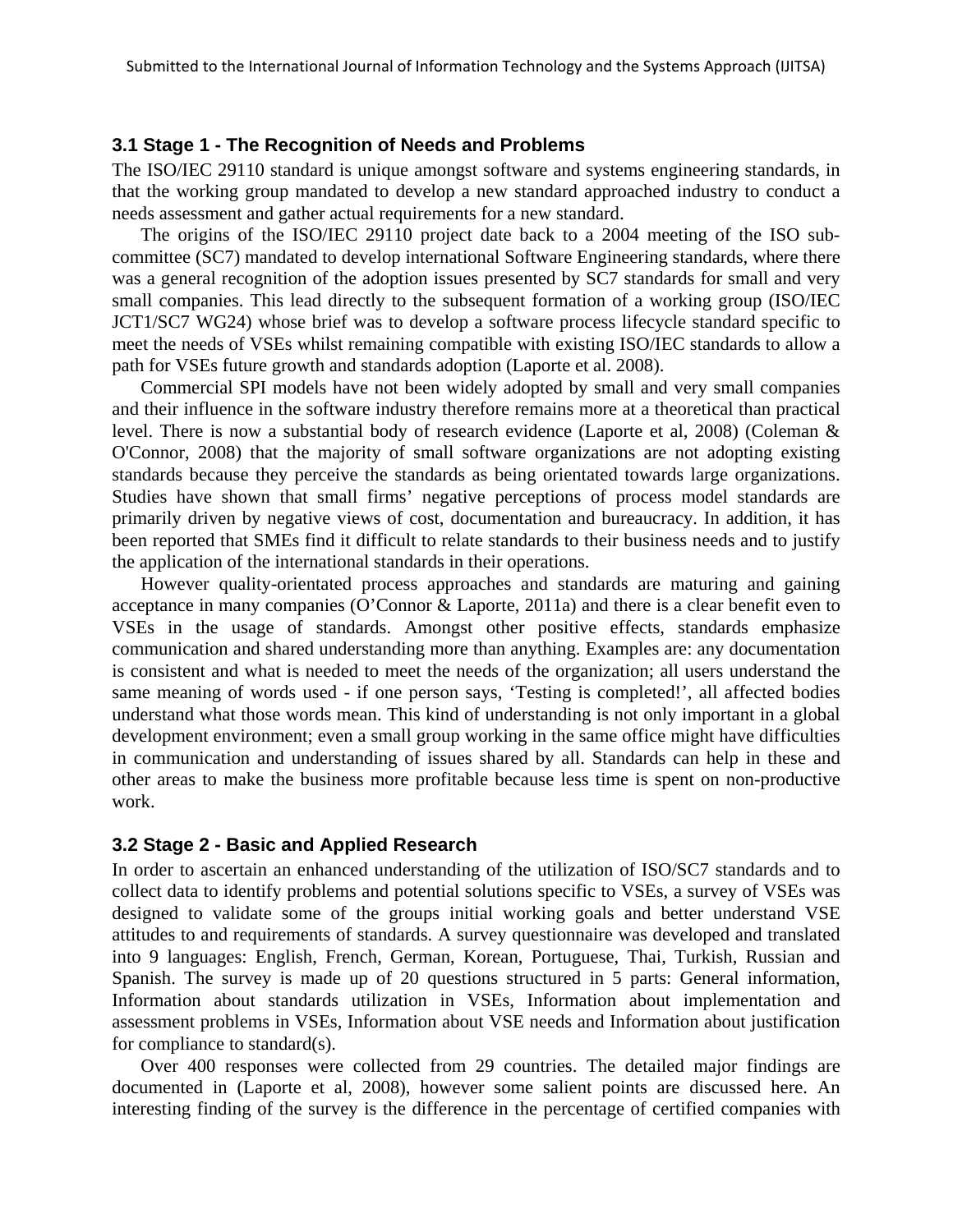regard to company size: less than 18% of VSEs are certified, while 53% of larger companies (more than 25 employees) claim to be certified. Furthermore, among those certified, 75% do not use standards. In larger companies using standards, two families of standards and models emerge from the list: ISO standards (55%) and models from the Software Engineering Institute (SEI) (47%).

 The survey anticipated the weak use of standards by VSEs by asking questions designed to provide a better understanding of the reasons for this. The three main ones are: lack of resources; standards are not required; and the nature of the standards themselves, with 15% of the respondents consider that the standards are difficult and bureaucratic, and do not provide adequate guidance for use in a small business environment.

 For a large majority (74%) of VSEs, it is very important to be evaluated or certified against a standard. ISO certification is requested by 40% of them. Of those requesting official market recognition, only 4% are interested in a national certification. From the VSE perspective, some benefits provided by certification are:

- Increased competitiveness
- Greater customer confidence and satisfaction
- Greater software product quality
- Increased sponsorship for process improvement
- Decreased development risk
- Facilitation of marketing (e.g. better image)
- Higher potential to export

 However, VSEs are expressing the need for assistance in order to adopt and implement standards. Over 62% would like more guidance with examples, and 55% are asking for lightweight and easy-to-understand standards complete with templates. Finally, the respondents indicated that it has to be possible to implement standards with minimum cost, time and resources. All data about VSEs and standards clearly confirm WG24's fundamental assumption and the requirements. Therefore, WG24 uses this information to help define its approach for the development of profiles, guides and templates to meet VSE needs.

## **3.3 Stage 3 - Development**

The approach (Laporte et al 2008) used to develop ISO/IEC 29110 started with the pre-existing international standard ISO/IEC 12207 (ISO, 2008) dedicated to software process lifecycles. The overall approach consisted of three steps: (1) Selecting ISO/IEC 12207 process subset applicable to VSEs (2) Tailor the subset to fit VSE needs; and (3) Develop guidelines for VSEs.

 At the core of this standard is a Management and Engineering Guide (ISO/IEC 29110-5) (ISO, 2011a) focusing on Project Management and Software Implementation and an Assessment Guide (ISO/IEC 29110-3) (ISO, 2011b). It is worth noting that as with all proposed ISO standards, ISO/IEC 29110 is subject to the normal ISO review process. During the development of the standard in excess of 1250 comments have been processed between 2008 and 2010. The entire set of documents, targeted by audience, has been developed to improve product, service quality, and process performance. These are Part 1: Overview, Part 2: Framework and Taxonomy, Part 3: Assessment Guide, Part 4: Profile Specifications and Part 5: Management and Engineering Guides. Parts 1 and 5 are mainly targeted to VSEs, Part 3 is targeted for Assessors and VSEs and Parts 2 and 4 are targeted for standards producers, tool vendors and methodology vendors. When a new profile is needed, Parts 4 and 5 can be developed or tailored from existing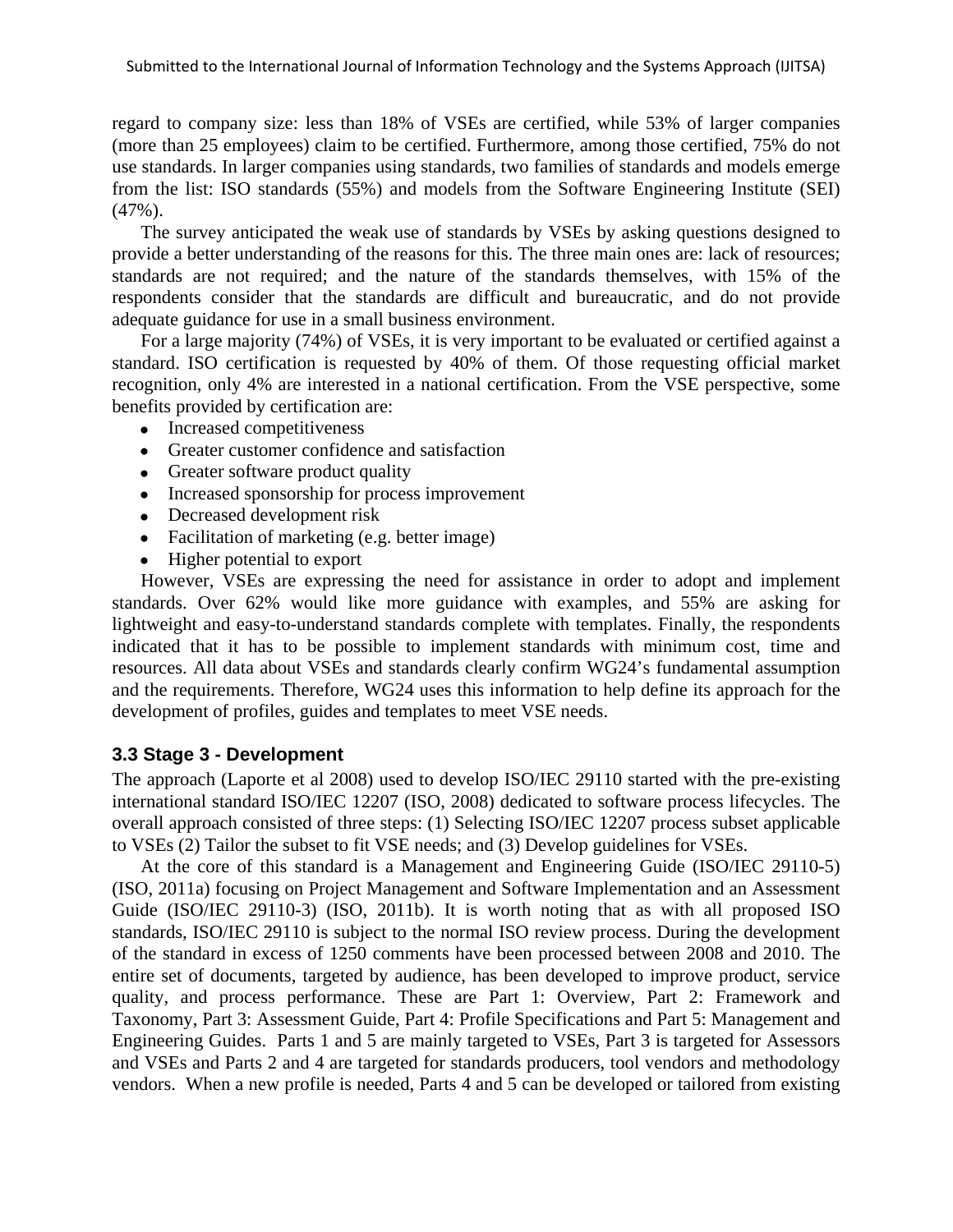Parts 4 and 5 without impacting the other documents and they become Part 4-x and Part 5-x respectively through the ISO/IEC process.

#### **3.4 Stage 4 - Commercialization**

A novel approach taken to assist VSEs in the deployment of ISO/IEC 29110 is the development of a series of deployment packages (DP), to define guidelines explaining in more details the processes defined in the ISO/IEC 29110 profiles (Laporte 2009). These guidelines will be freely accessible on the Internet to VSEs. A DP is a set of artifacts developed to facilitate the implementation of a set of practices, of the selected framework, in a VSE. A DP is not a process reference model (i.e. it is not prescriptive). The elements of a typical DP are: description of processes, activities, tasks, roles and products, template, checklist, example, reference and mapping to standards and models, and a list of tools. The mapping is only given as information to show that a deployment package has explicit links to standards, such as ISO/IEC 12207, or models, such as the CMMI for Development, hence by deploying and implementing the package, a VSE can see its concrete step to achieve or demonstrate coverage. Packages are designed such that a VSE can implement its content, without having to implement the complete framework at the same time. A set of nine DPs have been developed to date and are freely available from (DP, 2011). In addition a series of "Implementation Guides" have been developed to help implement a specific process supported by a tool and are freely available from (DP, 2011). To date five such guides have been developed.

 These Deployment Packages and Implementation Guides mark a significant departure from existing standards development and are specifically designed to ease many of the issues and problems VSE have with implementing standards on a day to day basis, as outlined earlier. In addition a series of Eclipse plug-ins and have been made freely available to the public.

 It is worth noting that the formal ISO mandate of a working group stops at this point with publication a new standard, as ISO are not directly involved with the usage of new standards. However, the authors have been involved in the full Rogers cycle on innovation-development with respect to the standard. Further, many members of WG24 have participated in commercialization type activities of ISO/IEC 29110 through the publication of papers, the participation in conferences and workshops and participation in numerous industry events.

 The Rogers (2003) model envisages a traditional view of commercialization of an innovation. However, that is not strictly compatible with the development and launch of an international standard, as ISO standards are not commercial in the pure sense. Although many ISO standards are sold on a commercial basis, the costs involved are comparatively small. In the case of ISO/IEC 29110, most parts of the standard are being made freely available.

 It is worth noting that as with all proposed ISO standards, ISO/IEC 29110 was subject to the normal ISO review and ballot (voting) process, with a final successful ballot in 2010 and formal publication in 2011 (ISO, 2011a). Upon the request of WG24, ISO has made available at no cost the set of ISO/IEC 29110 technical reports.

## **3.5 Stage 5 - Diffusion and Adoption**

The authors are advocating the use of pilot projects as a means to accelerate the adoption and utilization of ISO/IEC 29110 by VSEs. Pilot projects are an important means of reducing risks and learning more about the organizational and technical issues associated with the deployment of new software engineering practices. A successful pilot project is also an effective means of building adoption of new practices by members of a VSE. Pilot projects are based on the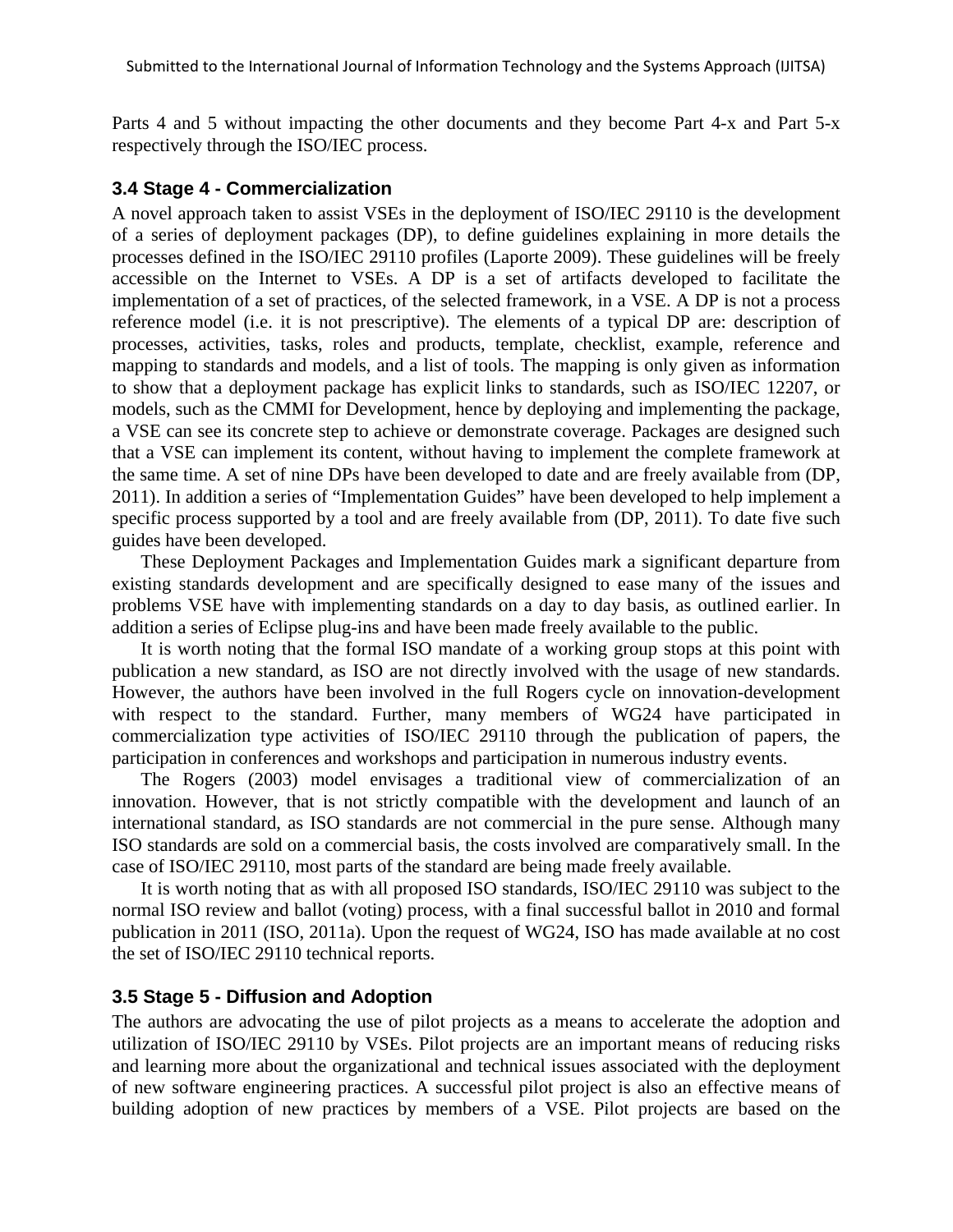ISO/IEC 29110-5 Management and Engineering Guide (ISO, 2011a) and the deployment package(s). In particular these are aimed to collect, as a minimum, the following data:

- Effort and time to deploy by the VSE
- Usefulness for the VSE
- Verification of the understanding of the VSE
- Self-assessments data A self-assessment at the beginning of the pilot and at the end of the pilot project DP

 To further assist with the roll out of a pilot project and to ensure that all pilot projects are conducted similarly around the world, a set of pilot project guidelines were developed in the form of a Deployment Package (DP, 2011) to describe a process to conduct pilot projects. The primary purpose of this Deployment Package is to provide tailorable and usable guidelines and materials in order to select and conduct pilot projects in VSEs. The high-level tasks of this Deployment Package are:

- Assess the opportunity to conduct a pilot project,
- Plan the pilot project,
- Conduct the pilot project, and
- Evaluate the results of the pilot project.

 An additional target audience, and an often forgotten one, in the area of software engineering standards comprise undergraduate and graduate students. In 2009, at the WG24 meeting in India, an informal interest group about education was formed (Laporte 2009). The main objective is to develop a set of courses for software undergraduate and graduate students such that students learn about the ISO standards for VSEs before they graduate. Work is already underway on the development of course modules to support DPs via a VSE Education Special Interest Group. To date four of the six courses have been developed and are freely available (VSE SIG 2011). In addition the WG245 team has created an initial set of Wikipedia information pages in the English, French, Portuguese and Spanish language versions of Wikipedia and also a set of introductory videos (in both English and French) available on both ISOPlanet on YouTube.

## **Network of Support Centres**

An informal meeting of the ISO working group delegates was organized, by Canada in 2008, to launch a Network of collaborators as well as to explain to new participants of WG24 the purpose, objectives, the collaboration agreement and accomplishments of the new Network (Laporte 2009). Essentially, the purpose of the Network aims to promote, facilitate and develop collaborative activities between institutions in the field of software engineering, information technology and others to improve VSE capabilities especially in Software Engineering and Information Technology (Laporte et al. 2008). The main objectives of the Network are to accelerate deployment of Standard and Guides for VSEs and to accelerate the development and application of Guides and Deployment Packages (e.g. through pilot projects). The current participants to the Network are:

- Belgium Centre d'Excellence en Technologies de l'Information et de la Communication (CETIC)
- Brazil RIOSOFT agent for Brazilian software excellence in Rio de Janeiro
- Canada- École de Technologie Supérieure (ETS)
- Columbia Parquesoft Foundation
- Finland Tampere University of Technology, Pori
- France Université de Bretagne Occidentale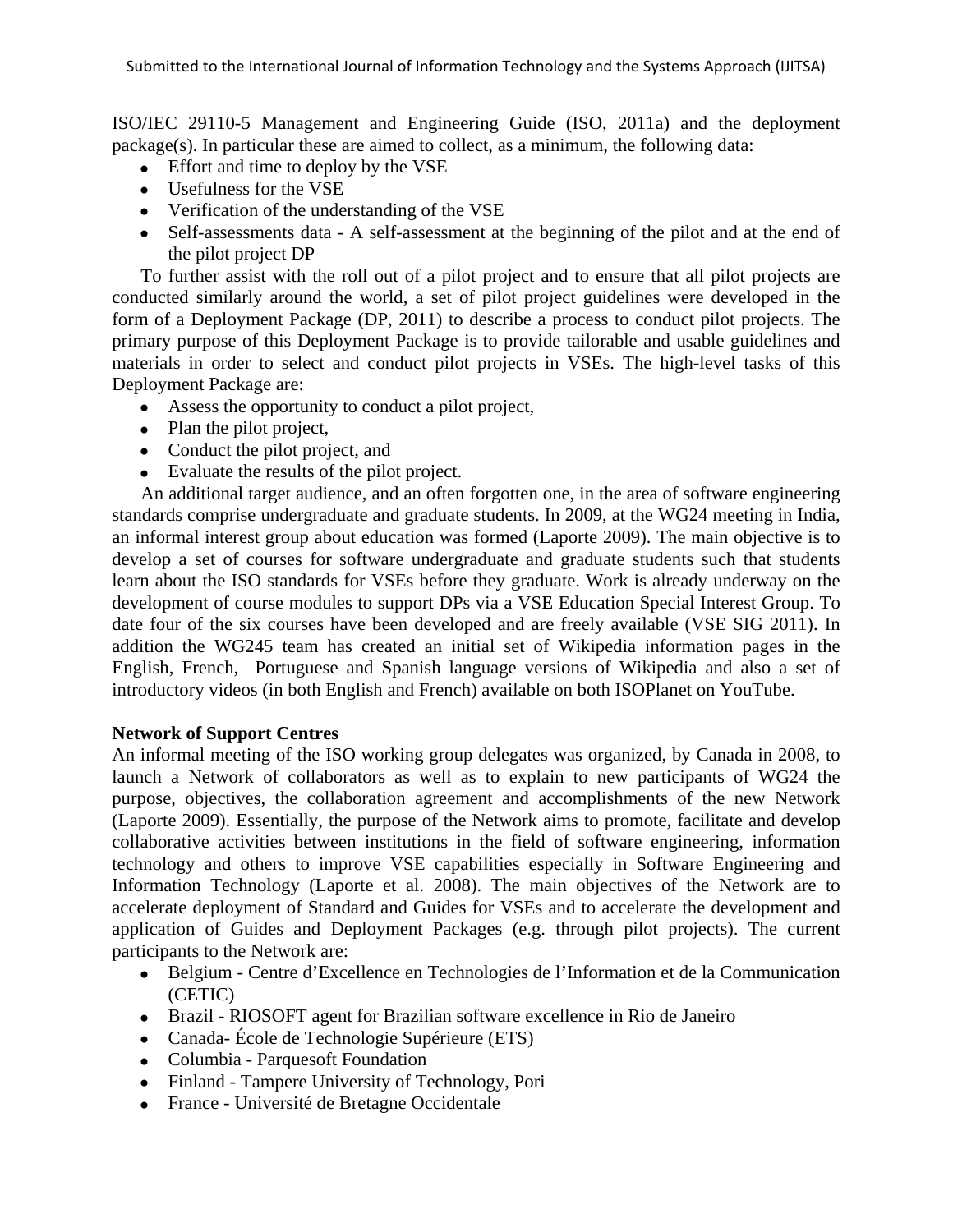- Haiti Institut Universitaire Quisqueya-Amérique (INUQUA)
- Hong Kong Polytechnic University
- Ireland Lero, The Irish Software Engineering Research Centre
- Luxembourg Public Research Centre Henri Tudor
- Thailand Institute of Software Promotion for Industries

Additional countries, such as Ecuador, Mexico, Peru, Spain and Japan are considering joining the Network.

# **3.6 Stage 6 - Consequences of an Innovation**

As the official publication of this standard occurred in 2011 (ISO, 2011a) and given the slow nature of adoption of standards by VSEs, it is still somewhat early to definitively comment on the consequences of the development of ISO/IEC 29110. Some potential consequences or sideeffects that could result from the publication of the ISO/IEC 29110 standards in imposing the standards on all the VSEs in a country or on all a customer's VSEs are (Laporte 2009):

- Some VSEs may lose valuable employees who do not want to use formal processes;
- Some VSEs may decide to ignore the regulation or shut down;
- Some VSEs might not be able to afford to implement the standard because of lack of internal expertise;
- The standards may impose practices that are in opposition to the culture of a VSE;
- VSEs may not be eligible for contracts if they do not comply with the standards;
- A VSE of a multi-national organization could be forced to put in place compliant processes which are different from those of other VSEs in the same organization, burdening that VSE with having to use the standards (e.g. VSEs may need 2 sets of processes: one to comply with national regulations and one to engage in development with other members of a multi-national company);

 Some potential consequences or side-effects by not imposing the standards on VSEs (*laissezfaire*) are (Laporte 2009):

- Some VSEs may decide to ignore the standard, thereby slowly losing competitiveness;
- Some VSEs may not know that such a standard exists, thereby missing an opportunity to become more competitive;
- No government support is available to help VSEs adapt and implement the standards;
- Each VSE would have to invest separately to implement the standard (e.g. purchase training courses);
- Assessors may not be locally available to consult on, or assess, compliance with the standards;

However, extremely positive feedback has been received in relation to the pilot projects and also to the innovative development of Deployment Packages.

Whilst space limitations do not allow for a detailed discussion on research methodology, it is worth noting that the purpose of a pilot project is as an exploratory study. This may be used as a prelude to larger research study and for doing causal investigations and is aimed at elucidating and understanding the internal dynamics of program operations. The primary advantage of this type of case study approach is "it often highlights new insights or ideas and when used as a pilot study, it can sometimes generate ideas and focus research" (Patton 1987).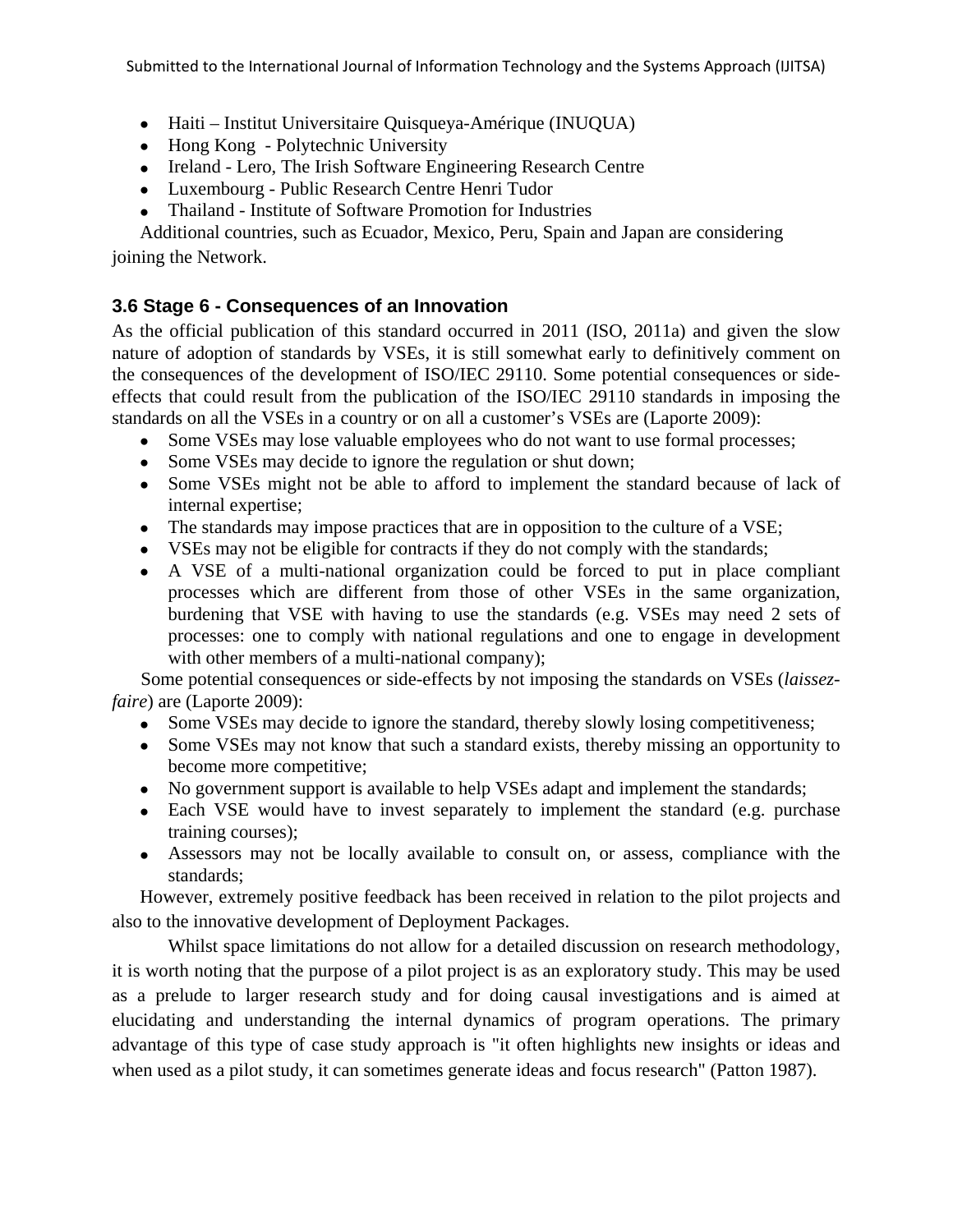Submitted to the International Journal of Information Technology and the Systems Approach (IJITSA)

## **4. DISCUSSION**

Prior studies have shown the main reason for VSEs not adopting standards include a lack customer requirement, a lack of resources and the perceived difficulties in defining an organizational process (O'Connor, 2012). However, this study also revealed a pattern that indicates that the acceptance level of quality standards such as ISO/IEC 29110 among VSEs are still low even though the staff and management are knowledgeable and aware the benefit of adopting such standards. The main reasons are more related to the lack of customer requirement and limited resources in the company. In addition the perception a heavyweight process especially in terms of documentation, cost and non- alignment with current development process are among the reasons why the companies did not plan to adopt a lifecycle standard in the short to medium term. It is therefore critical that this standard is introduced to VSE in a systematic manner to demonstrate first hand to VSEs the benefits of ISO/IEC 29110.

# **4.1 Pilot Projects**

The working group (ISO/IEC JTC1/SC7 WG 24) behind the development of this standard is advocating the use of pilot projects as a means to accelerate the adoption and utilization of ISO/IEC 29110 by VSEs around the world. Pilot projects are an important means of reducing risks and learning more about the organizational and technical issues associated with the deployment of new software engineering practices. A successful pilot project is also an effective means of building adoption of new practices by members of a VSE. Pilot projects are based on the ISO/IEC 29110-5 Management and engineering guide (ISO, 2011a) and the deployment package(s). In particular these are aimed to collect, as a minimum, the following data:

- Effort and time to deploy by the VSE
- Usefulness for the VSE
- Verification of the understanding of the VSE
- Self-assessments data A self-assessment at the beginning of the pilot and at the end of the pilot project DP

To date a series of pilot projects have been completed in several countries utilizing some of the deployment packages developed. For example in Canada a pilot study has been conducted in an IT department with a staff of 4: 1 analyst and 3 developers, who were involved in the translation and implemented 3 DPs: Software Requirements, Version Control, Project Management (O'Connor & Laporte, 2012). In Belgium a VSE of 25 people started with a process assessment phase aiming to identify strengths and weaknesses in development related processes (Boucher et al, 2012). This company is now working on improvement actions mainly based on the following Deployment Packages: Requirement Analysis, Version Control, and Project Management.

A series of pilot projects are currently underway in Canada, Ireland, Belgium and France, with further pilot projects planned in the near future. To date we have published (Ribaud et al, 2010) the final conclusions and results of one pilot project that was conducted with a 14-person VSE based in France, which successfully implemented ISO/IEC 29110 processes practices utilizing the available Deployment Packages. From this we have identified some potential additional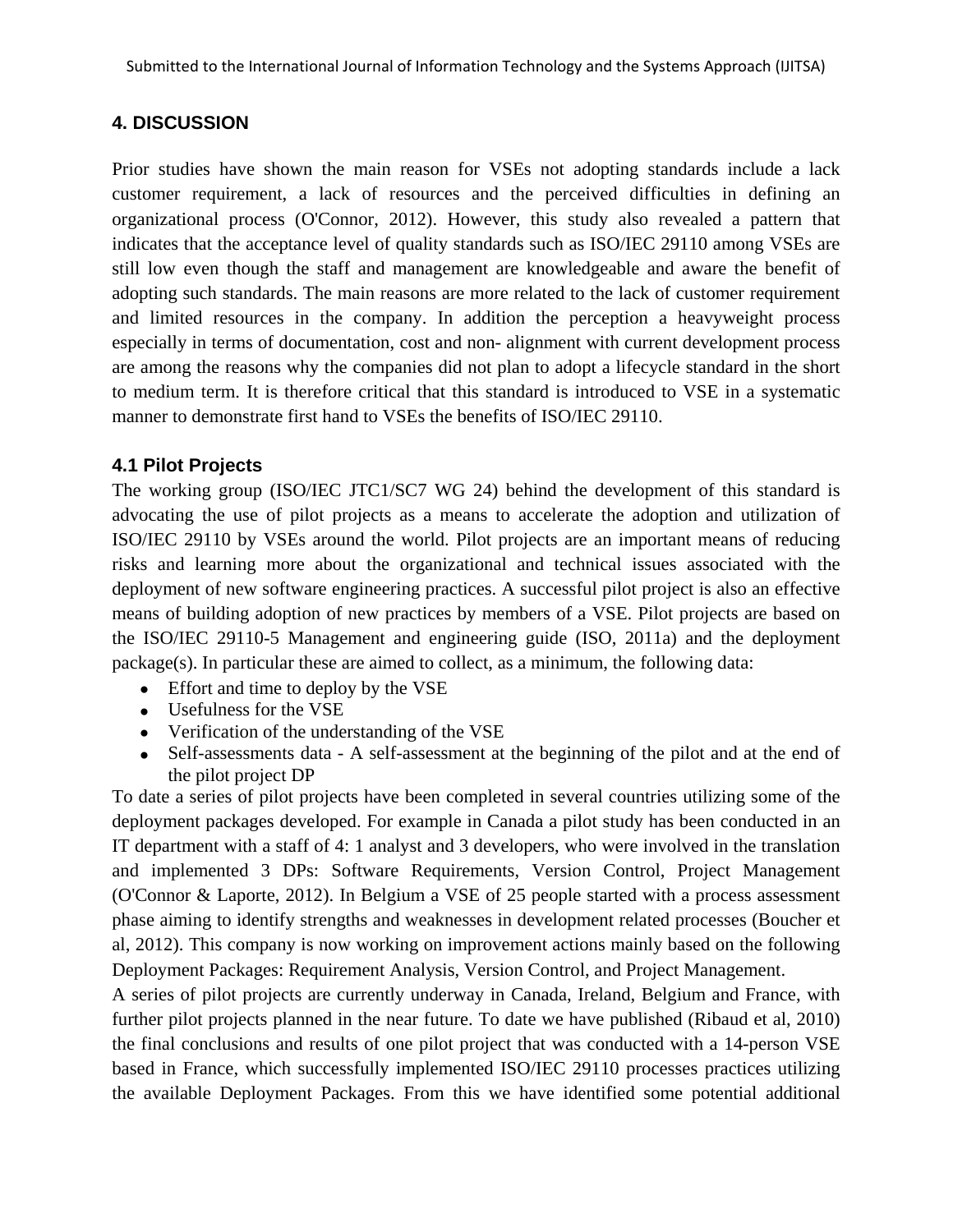infrastructure and support process activities and suggestions for the future evolution of ISO/IEC 29110 Process Profiles.

Brazil has developed, with the Brazilian Standard organization ABNT (Associação Brasileira de Normas Técnicas) an ISO/IEC 29110 certification scheme. A first series of VSEs from Brazil should obtain an ISO/IEC 29110 certificate of conformity by the end of 2012. The auditing scheme, developed by Brazil, will probably be used by other countries, such as Canada, to audit their VSEs.

# **4.2 Future Work**

As ISO/IEC 29110 is an emerging standard there is much work yet to be completed. The main remaining work item is to finalize the development of the remaining three profiles: (a) Entry Level – a six person-months effort project or a start-up VSEs; (b) Intermediate Level - Management of more than one project and (c) Advanced Level - business management and portfolio management practices. The Entry profile is targeted for publication by ISO either at the end of 2012 or at the beginning of 2013 (ISO 2012a). In addition the development of additional Profile Groups for other domains such as critical software, game industry, scientific software development are being studied.

With any new initiative there is much to be learned from conducting pilot projects. One issue of major importance to VSEs which is emerging from these pilot projects and similar work by the ISO working group is the need for a light-weight flexible approach to process assessment. Whilst work is currently underway on an assessment mechanism for ISO/IEC 29110 (ISO, 2011b), a clear niche market need is emerging which may force the process assessment community to change their views on how process assessments are carried out for VSEs (O'Connor & Laporte, 2011b). In particular there is a strong need to ensure that VSEs are not required to invest anything similar in terms of time, money and other resources on process assessments, as may be expected from their larger SMEs (small and medium enterprises), or even MNC (multinational corporations) counterparts. Indeed some form of self-assessment, possibly supported by Internet based tools, along with periodic spot-checks may be a suitable alternative to meet the unique needs of VSEs. It is clear that the process assessment community will have to rethink process assessment, new methods and ideas for assessing processes in VSEs.

Furthermore, work is currently underway on broadening the ISO/ISE 29110 standard from purely Software Engineering lifecycle support to explicitly include Systems Engineering lifecycles (Laporte et al., 2012). It is anticipated that in the near future a Systems Engineering suite of VSE standards will emerge from ISO/IEC JCT1/SC7 Working Group 24. A systems engineering first profile, the Basic profile, has been circulated for a first round of review in 2012 (ISO 2012b). The Basic profile should be published by ISO in 2013. The draft Basic profile is already being piloted by a subway equipment manufacturer in Canada. The development of the systems engineering Entry profile has also been initiated in 2012. The Entry profile could be published either at the end of 2013 or at the beginning of 2014.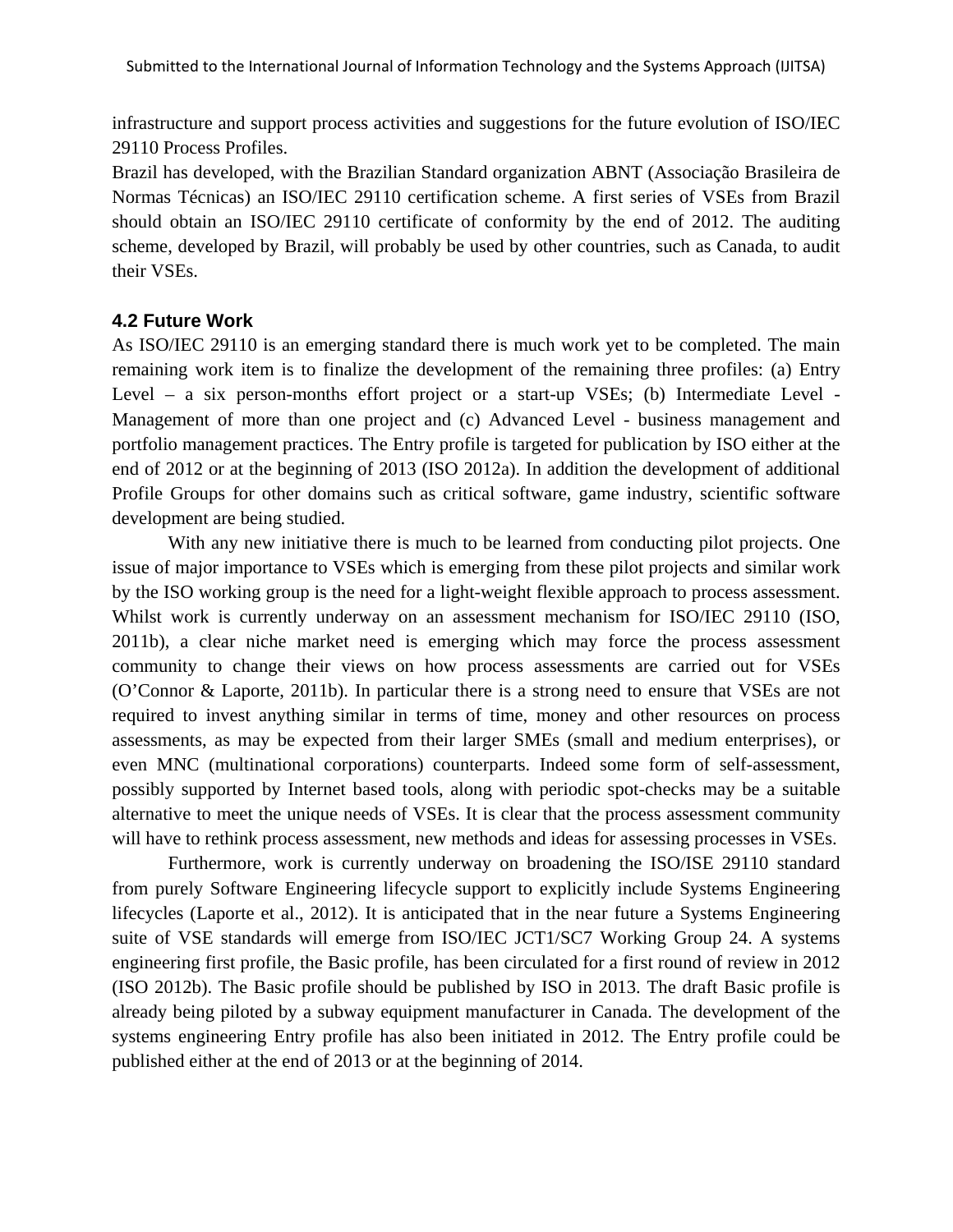## **4.3 Conclusions**

The documents used by WG24 and the approach that led to the development of the International Standards and Technical Reports for VSEs were presented. The approach taken by WG24 corresponds to the mixed economy approach, where the intent is to help VSEs succeed in business by providing them with a set of software engineering practices tailored to their needs, in the form of international standards, technical reports and deployment packages.

It is expected that some VSEs will use the technology developed on their own, other VSEs will get some help from government organizations, such as training or coaching, and some large organizations will impose the ISO/IEC 29110 standards on the VSEs that supply components for their products. A few countries have opted for the 'survival of the fittest' strategy for their VSEs, i.e. an approach where a government does not intervene in the marketplace and lets the market decide which VSEs will survive. At the same time, a number of government agencies, universities, research centers and associations are working to determine how to help VSEs. They share some of the following assumptions about the needs of VSEs (Laporte and Palza-Vargas, 2012):

- VSEs require low-cost solutions;
- VSEs require readily usable processes supported by guides, templates, examples and tools;
- VSEs require additional effort in communications and in standardizing vocabulary;
- VSEs require a staged approach to help them grow their capabilities;
- VSEs require ways to identify potential quick wins;
- VSEs require guidance in the selection and implementation of software practices.

## **ACKNOWLEGMENTS**

This work was supported, in part, by Science Foundation Ireland grant 10/CE/I1855 to Lero - the Irish Software Engineering Research Centre (www.lero.ie).

## **REFERENCES**

Ahern, D.M., Clouse, A., Turner, R., (2004). CMMI Distilled: A Practical Introduction to Integrated Process Improvement, 2nd Ed, Addison Wesley, Boston

Anacleto, A.; von Wangenheim, C.G.; Salviano, C.F.; Savi, R. (2004). Experiences gained from applying ISO/IEC 15504 to small software companies in Brazil, 4th International SPICE Conference on Process Assessment and Improvement, Lisbon, Portugal.

Basri, S. and O'Connor, R. (2010). Understanding the Perception of Very Small Software Companies towards the Adoption of Process Standards, in Riel et al (Eds), Systems, Software and Services Process Improvement, CCIS Vol. 99, Springer-Verlag, pp. 153-164.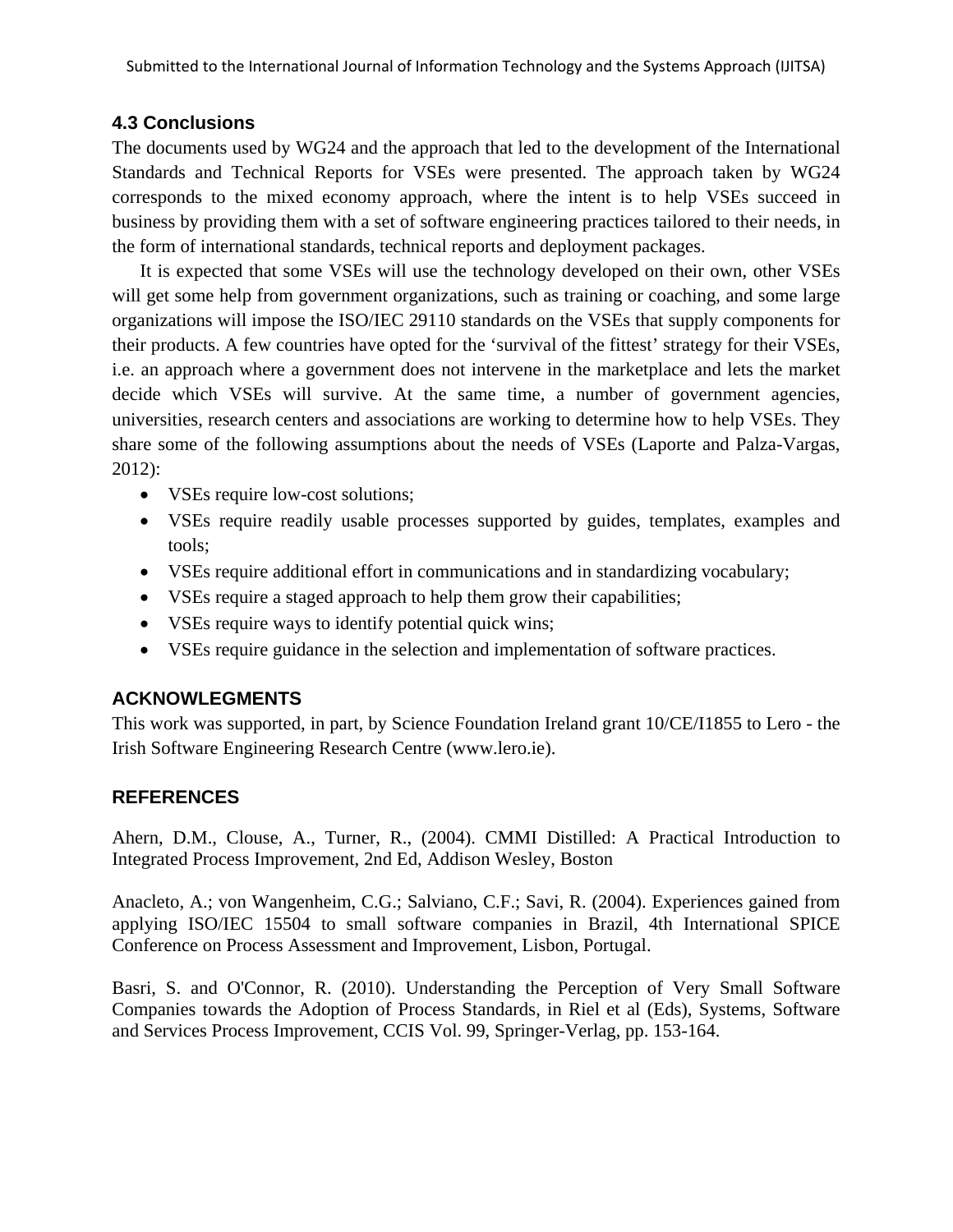Basri, S. and O'Connor, R. (2011). Towards an Understanding of Software Development Process Knowledge in Very Small Companies, in Abd Manaf et al (Eds), Informatics Engineering and Information Science, CCIS Vol. 253, Springer-Verlag, pp. 62-71.

Boucher, Q, Perrouin, G., Deprez, J.C. and Heymans, P. (2012). Towards Configurable ISO/IEC 29110-Compliant Software Development Processes for Very Small Entities in Winkler et al (Eds), Systems, Software and Services Process Improvement, CCIS Vol. 330, Springer-Verlag, pp. 169 – 180.

Coleman, G., O'Connor, R. (2006). Software Process in Practice: A Grounded Theory of the Irish Software Industry. In: Richardson, I., Runeson, P., Messnarz, R. (eds.) EuroSPI 2006. LNCS, vol. 4257, pp. 28–39. Springer, Heidelberg.

Coleman, G., O'Connor, R. (2008). Investigating Software Process in Practice: A Grounded Theory Perspective. Journal of Systems and Software 81 (5), 772–784.

Coallier, F. (2003). International Standardization in Software and Systems Engineering, Crosstalk, February 2003, pp. 18-22.

Clarke, P., O'Connor R., (2012). The situational factors that affect the software development process: Towards a comprehensive reference framework, Inform. Software Tech, 54, 5, pp. 433- 447.

CMMI Published Appraisal Results List, Software Engineering Institute, http://sas.sei.cmu.edu/pars/

Deployment Packages repository available from http://profs.logti.etsmtl.ca/claporte/English/VSE/index.html

European Commission (2005). The New SME Definition: User Guide and Model Declaration, available at:

http://europa.eu.int/comm/enterprise/enterprise\_policy/sme\_definition/sme\_user\_guide.pdf

Ginsberg, M.; Quinn, L. (1995). Process Tailoring and the Software Capability Maturity Model, Software Engineering Institute, CMU/SEI-94-TR-024.

Hadden, R., Key Practices to the CMM: Inappropriate for Small Projects (1998). Proceedings of the Software Engineering Process Group Conference.

International Organization for Standardization (ISO): ISO/IEC 12207:2008, Information technology – Software life cycle processes. Geneva (2008).

International Organization for Standardization (ISO): ISO/IEC TR 29110-5-1-2 Software Engineering - Lifecycle Profiles for Very Small Entities (VSEs) Part 5-1-2: Management and engineering guide: Generic profile group: Basic profile, Geneva (2011a). Available at no cost from ISO at: http://standards.iso.org/ittf/PubliclyAvailableStandards/index.html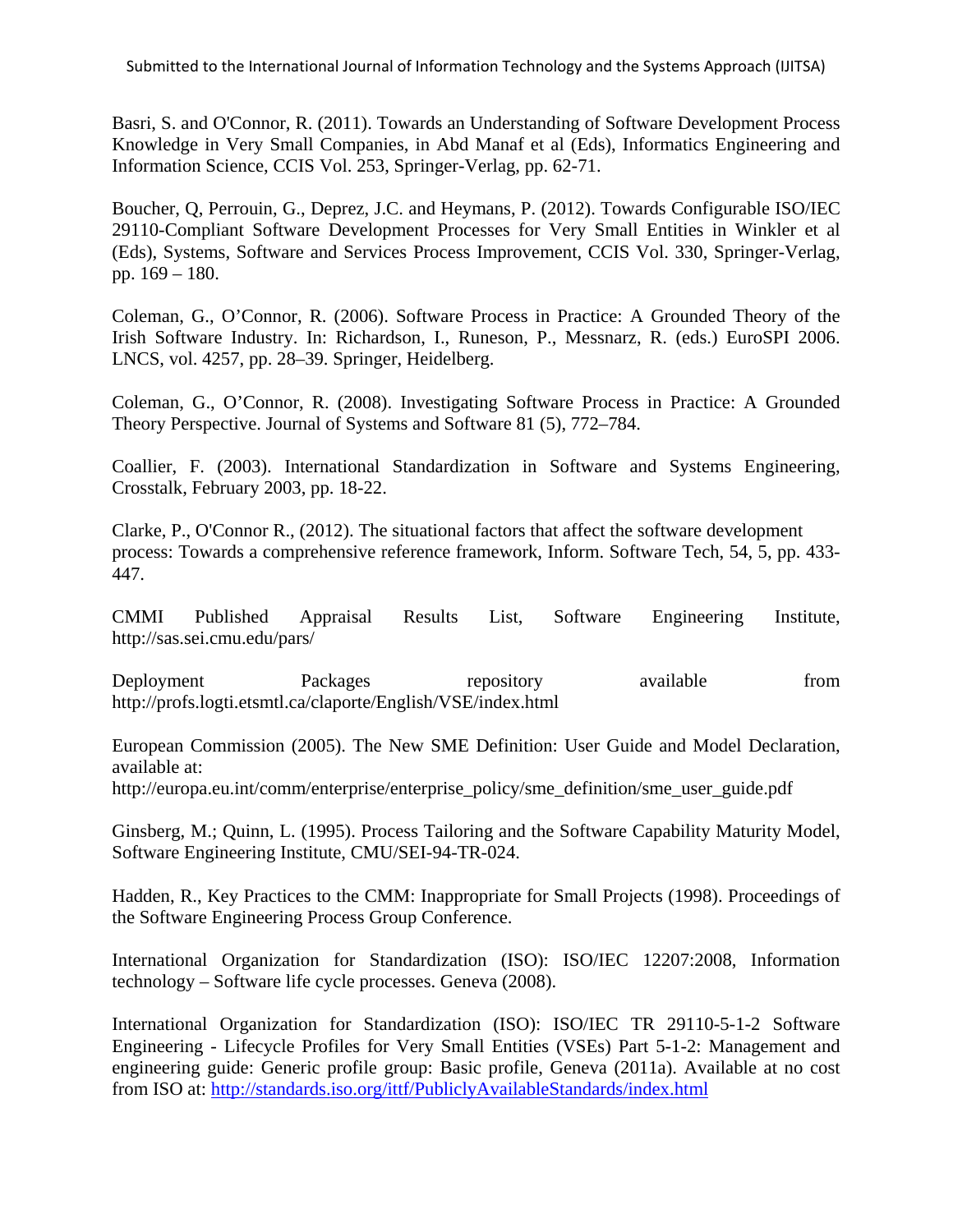International Organization for Standardization (ISO). ISO/IEC TR 29110-3, Software Engineering - Lifecycle Profiles for Very Small Entities (VSE) - Part 3: Assessment Guide. Geneva (2011b). Available at no cost from ISO at: http://standards.iso.org/ittf/PubliclyAvailableStandards/index.html

International Organization for Standardization (ISO). ISO/IEC TR 29110-5-1-1, Software Engineering - Lifecycle Profiles for Very Small Entities (VSE) - Part 5-1-1: Management and engineering guide: Generic profile group: Entry profile, Geneva (2012a). Available at no cost from ISO at: http://standards.iso.org/ittf/PubliclyAvailableStandards/index.html

International Organization for Standardization (ISO). ISO/IEC DTR 29110-5-11-2, Systems Engineering - Lifecycle Profiles for Very Small Entities (VSE) – Part 5-11-2: Management and engineering guide: Generic profile group: Basic profile, Geneva (2012b). Available at no cost from ISO at: http://standards.iso.org/ittf/PubliclyAvailableStandards/index.html

Johnson, D., Brodman, J. (1998). Applying the CMM to Small Organizations and Small Projects. In: Proceedings of Software Engineering Process Group Conference.

Laporte, C.Y.; April, A. (2006). Applying Software Engineering Standards in Small Settings: Recent Historical Perspectives and Initial Achievements. In: Proceedings of the First International Research Workshop for Process Improvement in Small Settings. Software Engineering Institute, Carnegie Mellon University, CMU/SEI-2006-Special Report-001, pp. 39- 51.

Laporte, C.Y.; April, A. and Renault, A. (2006). Applying ISO/IEC Software Engineering Standards in Small Settings: Historical Perspectives and Initial Achievements, Proceedings of SPICE Conference, Luxembourg.

Laporte, C.Y., Alexandre, S., O'Connor, R. (2008). A Software Engineering Lifecycle Standard for Very Small Enterprises. In: O'Connor, R., et al. (eds.) Proceedings of EuroSPI. CCIS, vol. 16, Springer-Verlag, pp. 129–141.

Laporte, C.Y., Alexandre, S, Renault, A. (2008). Developing International Standards for Very Small Enterprises, IEEE Computer, Volume 41, number 3, pp 82-85

Laporte, C. Y. (2009). Contributions to software engineering and the development and deployment of international software engineering standards for very small entities (Doctoral dissertation, Université de Bretagne Occidentale, Brest).

Laporte, C.Y, Fanmuy, G., Ptack, K., The Development of Systems Engineering International Standards and Support Tools for Very Small Enterprises, 22nd Annual International Symposium of the International Council on Systems Engineering, Rome, July 9-12, 2012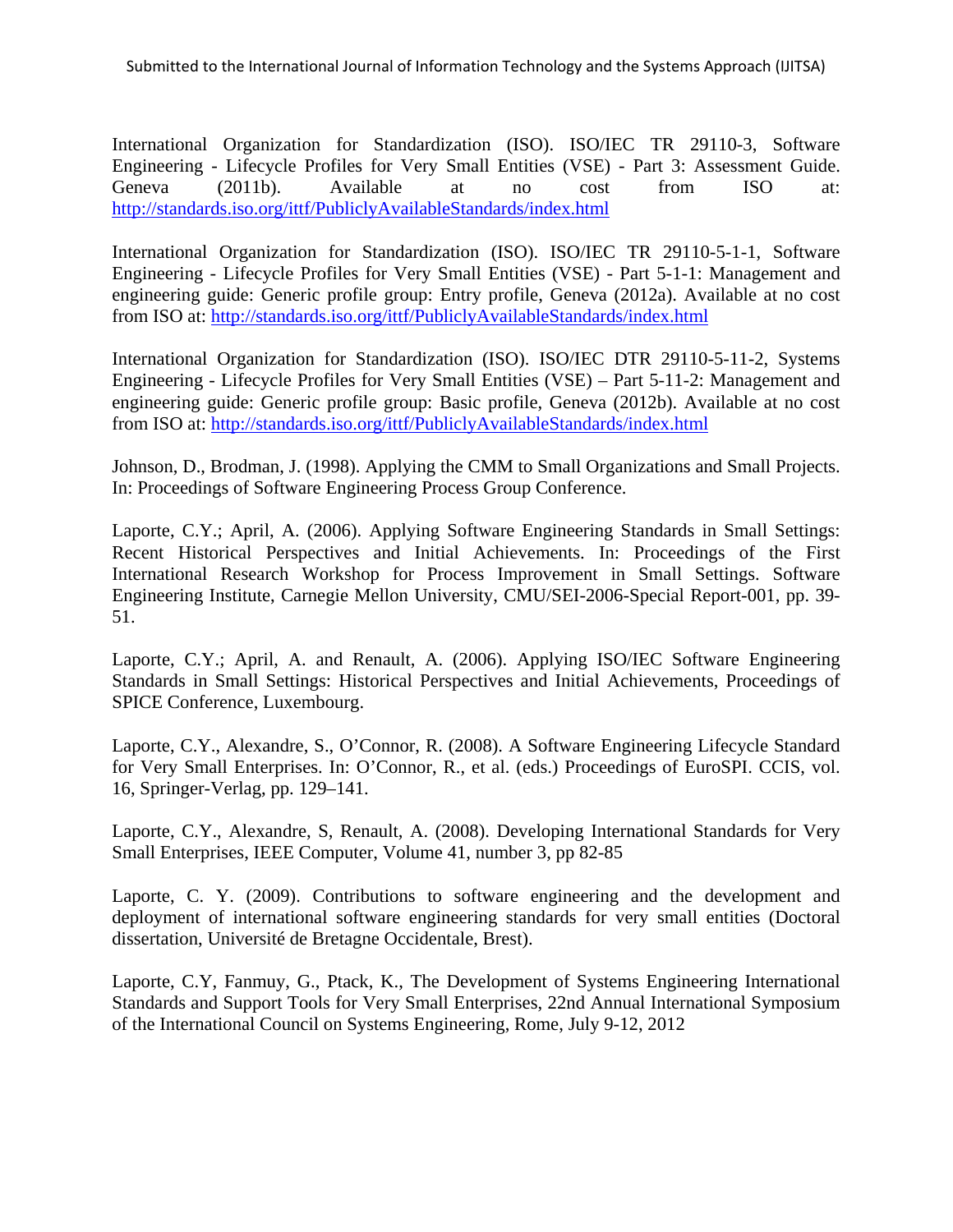Laporte, C.Y., Palza Vargas, E. (2012), The Development of International Standards to facilitate Process Improvements for Very Small Enterprises. In: Software Process Improvement and Management: Approaches and Tools for Practical Development, IGI Global, pp 34-61

Mtigwe, B. (2005). The entrepreneurial firm internationalization process in the Southern African context: A comparative approach, International Journal of Entrepreneurial Behavior & Research, Vol. 11 No. 5, pp. 358-377

OECD (1995). SME and Entrepreneurship Outlook, Organization for Economic Co-operation and Development.

O'Connor, R. (2012). Evaluating Management Sentiment towards ISO/IEC 29110 in Very Small Software Development Companies, in Mas et al (Eds), Software Process Improvement and Capability Determination, CCIS Vol. 290, Springer-Verlag, pp. 277-281.

O'Connor R. and Coleman G., (2009). Ignoring 'Best Practice': Why Irish Software SMEs are rejecting CMMI and ISO 9000, Australasian Journal of Information Systems, Vol. 16, No. 1, pp. 7-29.

O'Connor, R., Basri, S. and Coleman, G. (2010). Exploring Managerial Commitment towards SPI in Small and Very Small Enterprises , in Riel et al (Eds), Systems, Software and Services Process Improvement, CCIS Vol. 99, Springer-Verlag, pp. 268-278.

O'Connor, R. and Laporte, C.Y. (2011a). Using ISO/IEC 29110 to Harness Process Improvement in Very Small Entities, Workshop on SPI in SMEs, 18th European Software Process Improvement Conference (EuroSPI 2011), CCIS Vol. 172, Springer-Verlag, pp. 225-235.

O'Connor, R. and Laporte, C.Y. (2011b). Deploying Lifecycle profiles for Very Small Entities: An Early Stage Industry View, In O'Connor et al (Eds), Software Process Improvement and Capability Determination, CCIS Vol. 155, Springer-Verlag, pp. 227-230.

O'Connor, R. and Laporte (2012). Software Project Management in Very Small Entities with ISO/IEC 29110, in Winkler et al (Eds), Systems, Software and Services Process Improvement, CCIS Vol. 330, Springer-Verlag, pp. 330-341.

Patton, M. (1987). How to Use Qualitative Methods in Evaluation. Sage, London.

Rogers, Everett M. (2003). Diffusion of Innovations, fifth edition, Free Press, New York.

Ribaud, V., Saliou, P., O'Connor, R. and Laporte C. (2010). Software Engineering Support Activities for Very Small Entities , in Riel et al (Eds), Systems, Software and Services Process Improvement, CCIS Vol. 99, Springer-Verlag, pp. 165-176.

Software Engineering Institute. (2010). CMMI for Development (CMMI-DEV), Version 1.3, Pittsburgh, PA. Carnegie Mellon University.